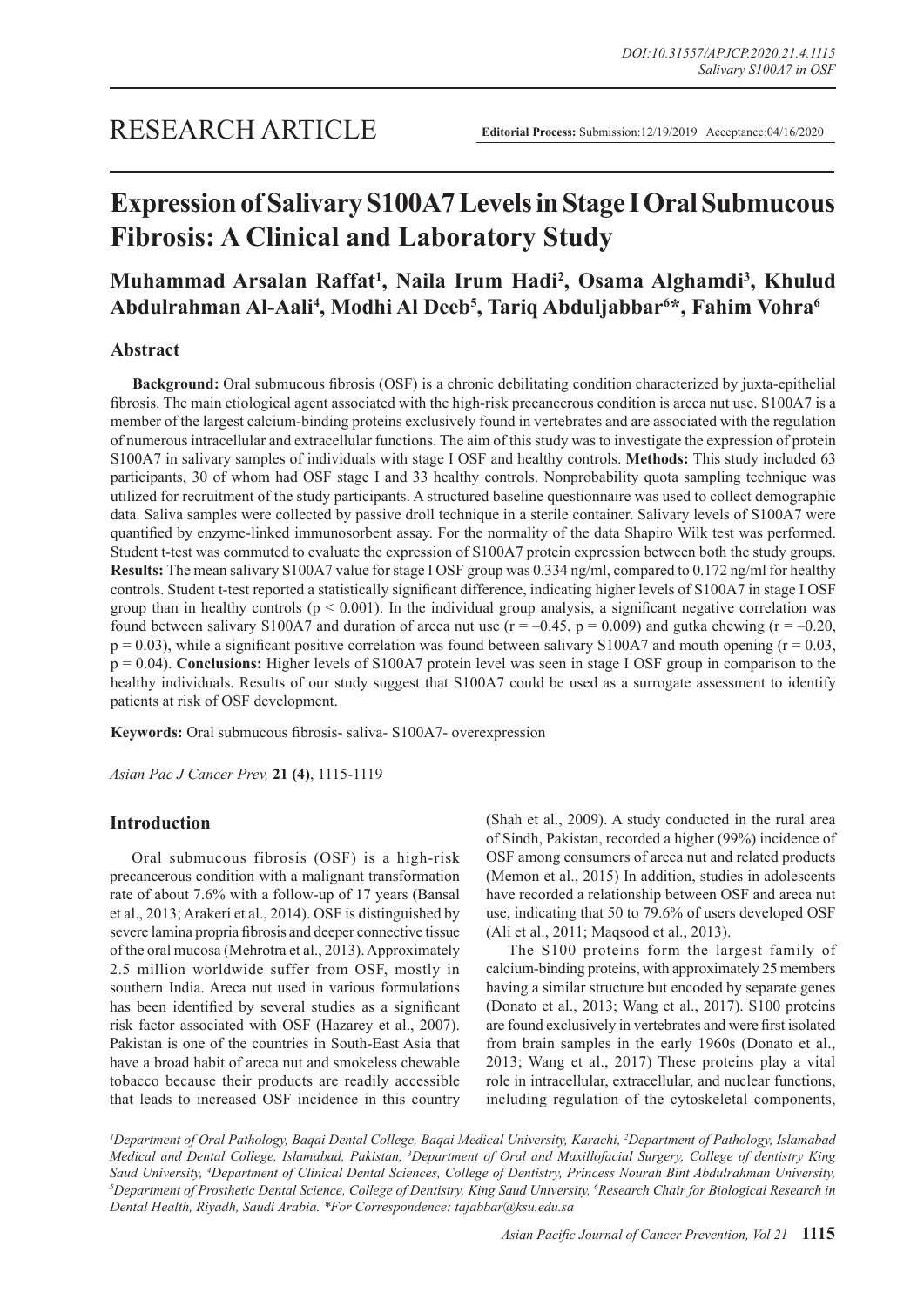#### *Muhammad Arsalan Raffat et al*

protein phosphorylation, enzymatic activity, calcium homeostasis, and p53 gene regulation (Donato et al., 2013).

S100A7 or psoriasin in the S100 family was initially isolated from skin (squamous epithelial cells) specimens of individuals with psoriasis (Madsen et al., 1991). In inflammatory or dysplastic lesions, altered S100A7 expression has been reported, and high levels of S100A7 in oral pre-cancerous lesions, showing that this protein can help diagnose these lesions (Zhou et al., 2008; Kaur et al., 2014). Trials using a non-invasive approach to examine salivary samples of patients with oral squamous cell carcinoma (OSCC) reported S100A7 overexpression, indicating that salivary S100A7 levels may assist in detecting early stages of this disease (Jou et al., 2014; Dey et al., 2015).

From the above results, we hypothesized that S100A7 is a possible biomarker for early detection of OSF and can help prevent this pre-cancerous condition from progressing to malignancy for the highly affected population (Memon et al., 2015). The aim of this clinical and laboratory study was to investigate the differential levels of S100A7 protein in saliva samples of patients with stage I OSF and matched healthy controls.

## **Materials and Methods**

#### *Ethical considerations*

This study was reviewed by the Ethics Research Committee of Ziauddin University (Reference code: 00190716MAOP). The protocol was presented with informed consent to all the enrolled patients before commencement.

#### *Power calculation*

Appropriate sample calculation was based on the percentage of OSF prevalence (Arakeri et al., 2014). With a precision of 2.5% and a confidence level of 95%, a total of 63 patients were selected through (non-probability) quota sampling, with 30 participants of stage I OSF and 33 healthy participants.

#### *Study patients and selection criteria*

This study consisted of 63 non-smoking participants divided into two groups: 30 patients with stage I OSF and 33 systemically and orally healthy participants. Without any gender predilection and with a history of areca nut and smokeless, chewable tobacco use were included in both groups. OSF patients previously treated with steroids or suffering from any chronic oral or systemic condition were not included.

#### *Research questionnaire*

The baseline structured questionnaire sheet was provided to all participants by a trained examiner. The questionnaire asked for details such as age, gender, occupation, ethnicity, habits (i.e., areca nut, betel quid, gutka use), and duration and frequency of habit.

#### *Clinical examinations*

All participants were examined clinically. All OSF

cases were diagnosed according to the clinical criteria proposed by Bose and Balan, using the stage I OSF intraoral assessment: (Bose and Balan, 2007) a) Unilateral or bilateral presence of thick fibrous bands in the buccal mucosae; b) opening of the mouth by estimating inter-incisal height c) restricted movement of the tongue; d) appearance of soft tissue in the tongue, buccal, palatal region and; e) degree of fibrosis in the soft palate.

#### *Saliva collection*

Unstimulated whole saliva (UWS) samples were taken from all patients using passive drool methods as defined elsewhere in a complete protocol (Akram et al., 2017). After the interview and clinical examination, 5 ml of UWS samples were collected from all participants in sterile falcon tubes (Fisher Scientific®, USA). The participants were comfortably seated with their head slightly bent forward and instructed to pool saliva in the mouth for 5 min. Participants pooled saliva in a wide funnel connected to a falcon tube placed in a cup filled with dry ice and transported to the laboratory immediately after collection. The samples were centrifuged at 1,792 x g for 10 min at 4°C and stored in multiple aliquots until further analysis at −80°C.

#### *ELISA for estimation of salivary S100A7*

The levels of S100A7 in saliva were measured using an enzyme-linked immunosorbent assay (ELISA) commercial kit (Abbexa Ltd, Cambridge Science Park, Cambridge, UK). Samples from all participants were quantified in triplicates. The minimum detection limit of for the kit was 0.156 ng/ml, with a sensitivity  $\leq 0.094$ ng/ml. The assay procedure consisted of balancing all materials and prepared reagents to room temperature. Fifty microliters (μL) of the test and standard samples were added to the well plates. Antibody cocktail of 5 µL was added to the same well and incubated at room temperature for 60 min in a plate shaker (400 rpm). Later, all wells were washed three times with a wash buffer. Tetramethylbenzidine (TMB) substrate (100μL) was added to each well and incubated in the dark for 5 min in a plate shaker (400 rpm). The reaction was stopped by adding 100 µL of Stop solution to each well and the optical density absorbance was recorded at 450 nm in a microplate reader (Stat Fax 2100, USA) at 450 nm. Later, the concentration of S100A7 was calculated.

#### *Statistical analysis*

All data analyses were performed using specialized statistics software (SPSS v23 for Windows, IBM, Chicago, IL). Demographic data and salivary concentration S100A7 were reported as means and their standard deviations. Each variable was tested for normal distribution with Shapiro-Wilk test. Frequency distribution was analyzed using a descriptive analysis. A comparison of the S100A7 levels between the test and the controls was made using the student t-test. Correlations between the salivary S100A7 level and the independent variables were analyzed using the Pearson correlation test.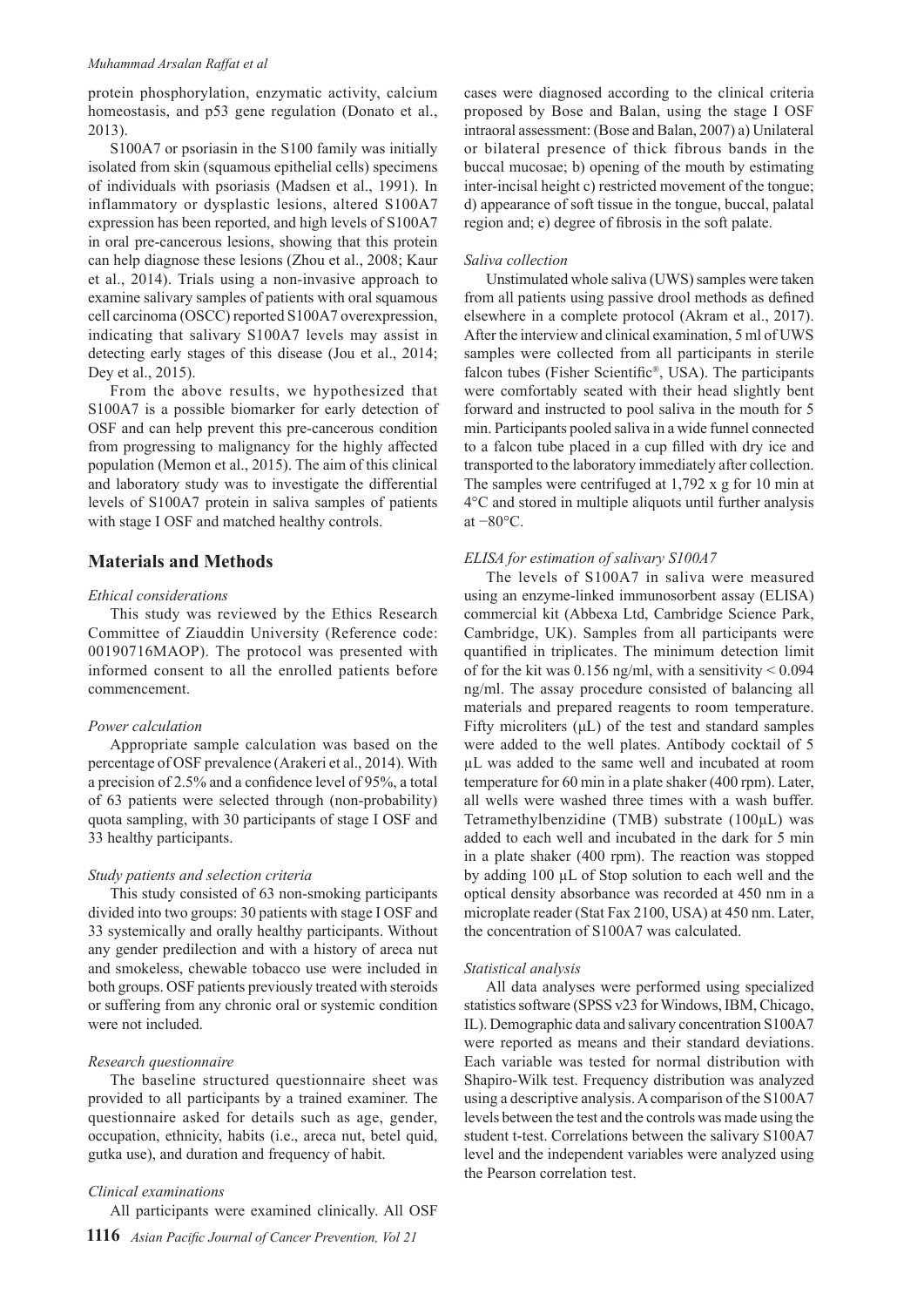Table 1. Mean Salivary S100A7 Levels in Oral Submucous Fibrosis (OSF) Patients and Healthy Control

| Variable        | Group (n)                 | Mean $\pm$ SD (ng/ml) | Standard error of | 95% CI      |             |
|-----------------|---------------------------|-----------------------|-------------------|-------------|-------------|
|                 |                           |                       | mean              | Lower bound | Upper bound |
| Salivary S100A7 | Stage I OSF Patients (30) | $0.334 \pm 0.08*$     | 0.016             | 0.305       | 0.362       |
|                 | Healthy Controls (33)     | $0.172 \pm 0.01$      | 0.005             | 0.168       | 0.175       |

\* *P*-value <0.001 by Independent t-test, which shows a significant difference between healthy controls and OSF patients.

## **Results**

## *General characteristics of the study participants*

The study included 63 participants (30 individuals with stage I OSF and 33 healthy controls). The percentage of male participants was 60.6% in the test group and 39.4% in the control group. The mean age for OSF and healthy controls was 27.3 years and 28.7 years, respectively. Among the 30 stage I OSF patients, 13 used areca nut (≈12.8 packets per day) and 17 used gutka (≈10.5 packets per day). Among the 33 healthy controls, 12 used areca nut (≈10.4 packets per day), 7 used gutka (≈10.5 packets per day), and 14 had no history of areca nut or gutka use. The mean duration of areca nut and gutka use among OSF patients was 8.5 and 6.7 years, respectively. The mean duration for healthy controls was 9.2 and 6.1 years, respectively. The mean mouth opening for patients with stage I OSF and healthy controls was  $3.2 \pm 0.68$  cm and  $3.9 \pm 0.45$  cm, respectively.

Among OSF patients, 20 had fibrosis of the right buccal mucosa, while 10 had fibrotic bands in the left buccal mucosa, 5 complained of restriction of the movement of the tongue movement, and 3 had slight fibrosis of the soft palate. A total of 16 patients reported a burning sensation in their mouth, while 14 patients had no burning sensation.

## *Mean concentration of salivary S100A7 among OSF patients and healthy controls*

The mean salivary S100A7 levels for stage I OSF patients and healthy controls are shown in Table 1. The mean salivary flow rate was  $0.44 \pm 0.07$  among stage I OSF patients and  $0.54 \pm 0.3$  ml/min among healthy controls. The mean value of salivary S100A7 for the OSF group was  $0.334 \pm 0.075$  ng/ml. The value for healthy controls was  $0.172 \pm 0.01$  ng/ml. According to the student t-test, there was a statistically significant difference in S100A7 levels between the OSF group and the control group (p

Table 2. Pearson Correlation Analysis among Salivary S100A7, Habits, and Mouth Opening

|                            | Correlation<br>coefficient | $P$ -value |
|----------------------------|----------------------------|------------|
| Frequency of areca nut use |                            |            |
| Stage I OSF patients       | $-0.6$                     | 0.90       |
| Healthy controls           | 0.36                       | 0.22       |
| Duration of areca nut use  |                            |            |
| Stage I OSF patients       | $-0.45$                    | 0.009      |
| Healthy controls           | 0.01                       | 0.92       |
| Frequency of gutka use     |                            |            |
| Stage I OSF patients       | $-0.30$                    | 0.30       |
| Healthy controls           | $-0.25$                    | 0.39       |
| Duration of gutka use      |                            |            |
| Stage I OSF patients       | $-0.20$                    | 0.03       |
| Healthy controls           | 0.32                       | 0.25       |
| Mouth opening              |                            |            |
| Stage I OSF patients       | 0.03                       | 0.04       |
| Healthy controls           | 0.05                       | 0.85       |

Bold indicates statistically significant *P*-value <0.05.



Figure 1. Scatter Plot Representing Salivary S100A7 Levels in Stage I OSF Patients and Healthy Controls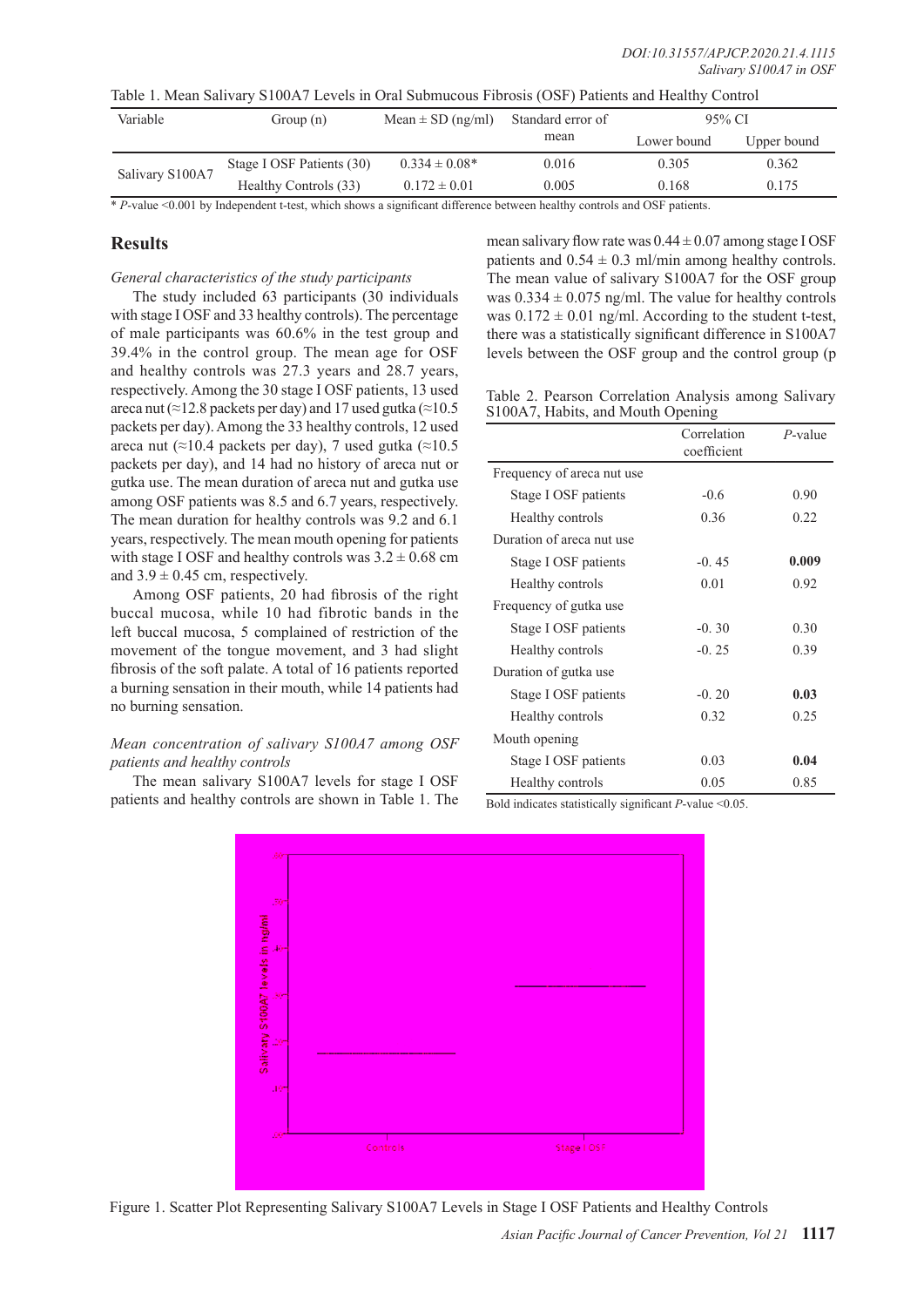## <0.001) (Figure 1).

## *Pearson correlation analysis between salivary S100A7 levels and clinical variables*

The Pearson correlation coefficient was calculated to assess the correlations between salivary the S100A7 levels and the different clinical variables assessed in people with stage I OSF. There was a significant negative correlation between salivary S100A7 and duration of areca nut (r = -0.45, p = .009) and gutka use (r = -0.20,  $p = 0.03$ ) when analyzed in each group. Additionally, there was a significant positive correlation between the opening of the mouth and the salivary S100A7 ( $r = 0.03$ ,  $p = 0.04$ ) (Table 2).

## **Discussion**

In this study, it was assumed that salivary S100A7 levels were higher in individual with OSF than in healthy controls, and a correlation could be found between salivary S100A7 levels and different clinical indices. Our results showed that individual with stage I OSF expressed substantially more S100A7 than healthy controls. In fact, there was a significant positive correlation between salivary levels of S100A7 and mouth opening.

OSF demonstrates epithelial reduction and atrophy, inflammation in the juxta-epithelial section, absence of vascularization of the connective tissues, and weakened collagen activity, resulting in an increased inflammatory change (Pitiyage et al., 2011). S100A7 overexpression has been reported in several cancers, including OSCC (Zhou et al., 2008; Kesting et al., 2009; Raffat et al., 2018). Previous studies have shown that S100A7 binds directly to the advanced glycated end products receptors (RAGEs) and participate in proinflammation. RAGEs also suggest to help in the stimulation and activation of the nuclear factor kappa of activated B cells (NF-κB), a protein complex that promotes the production of proinflammatory cytokine (Wolf et al., 2011). S100A7 is also implicated to increase the levels of reactive oxygen species (ROS) in keratinocytes, creating a feedback loop where S100A7 is stimulated by ROS and intensified hypoxia (Vegfors et al., 2016). Our findings demonstrated higher levels of S100A7 in stage I OSF patients than in healthy controls. Our findings therefore suggest that S100A7 may be one of the major biomarkers of inflammatory changes in OSF.

Chewing substances containing areca nut and tobacco, such as betel quid and gutka, increases the risk of developing OSF (Niaz et al., 2017). Various organic alkaloids and flavonoids found in the areca nut stimulate collagen synthesis in fibroblasts, leading to a concomitant reduction of collagen degradation due to increased collagen stability and reduced collagenase activity (Arakeri et al., 2017). Previous data indicated that S100A7 had anti-fibrotic activity and reduced fibroblast proliferation in diseases associated with high collagen synthesis (Gauglitz et al., 2015). Therefore, it could be assumed that the resulted positive correlation between the two parameters (S100A7 and mouth opening) in stage I OSF patients illustrates a negative association between amount of S100A7 and increased production of collagen through fibroblasts in the oral mucosa of stage I OSF patients and hence the limited mouth opening.

Laboratory investigators regularly evaluate the presence of malignancy in different serum biomarkers. According to studies, the assessment of certain biomarker levels in saliva can also aid in detecting malignancies such as OSCC. Numerous research investigated salivary levels of S100A7, A8, A12, and S100P in OSCC patients (Jou et al., 2014; Dey et al., 2015). Such studies have suggested that S100 proteins are possible salivary biomarkers for human OSCC diagnosis and that a promising approach to detecting OSCC-related biomarkers that to determine the levels of these proteins in saliva. In clinical trials, saliva is the fluid of choice for routine evaluation of various protein. We tested the S100A7 levels of the saliva sample of stage I OSF patients and healthy controls. Detection of salivary levels S100A7 may have implications for precancerous oral lesions, such as OSF.

This research study has some limitations. It is a cross-sectional analysis and the character of the data does not enable us to understand the pathogenesis of OSF and its association at the molecular level with salivary S100A7 levels, which were evaluated at the same time as clinical examinations. In addition, we did not conduct microscopic evaluations to estimate the degree of fibrosis. Therefore, longitudinal studies can help to analyze the levels of S100A7 and correlate them with changes in soft tissues in OSF.

The classification of OSF according to various clinical and histopathological parameters is well-accepted (Bose and Balan, 2007). Nonetheless, the results of this study do not allow us to determine whether the severity of the disease and the malignant transformation are compatible with the salivary S100A7 levels. Observational studies are important for estimating salivary S100A7 levels in different disease stages. In this study, we relied solely on clinical examination to diagnose OSF. Invasive techniques such as "punch biopsy" allow pathologists to achieve a more accurate diagnosis and staging of OSF. However, such procedures have a significant impact on patient compliance.

This study shows that stage I OSF patients express more S100A7 in their saliva than the general population, suggesting that saliva measurement of S100A7 levels could be as responsive and accurate as serum measurements to distinguish healthy and precancerous states. Additional studies should however examine and compare the salivary S100A7 levels to those of serum and tissue samples, to confirm our results and to assess whether or not saliva is a reliable diagnostic fluid. We have found that S100A7 levels could be a diagnostic salivary protein to classify and recognize patients at risk of OSF. The sensitivity/ specificity of S100A7 in saliva was not determined by this analysis. Thus, the threshold for diagnostic levels of S100A7 in OSF remains unknown. Preliminary findings are covered in this study, and further studies should be conducted to identify threshold levels of S100A7 in OSF.

In conclusion, in this study, we found that stage I OSF patients had higher levels of salivary S100A7 than healthy individuals. Our results suggest that S100A7 could be used as a surrogate assessment to identify patients at risk